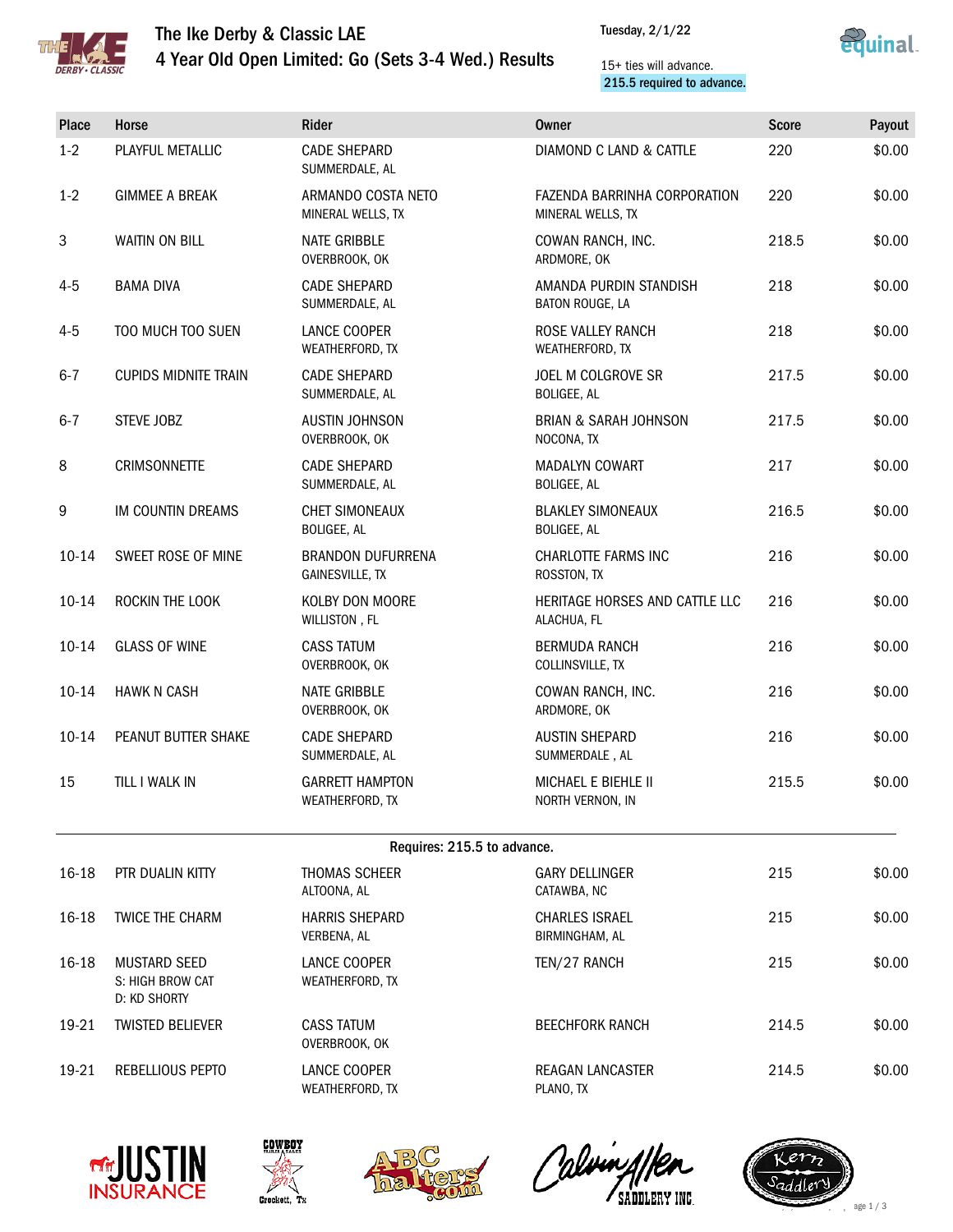

# The Ike Derby & Classic LAE 4 Year Old Open Limited: Go (Sets 3-4 Wed.) Results

Tuesday, 2/1/22



### 15+ ties will advance. 215.5 required to advance.

| Place     | Horse                                                               | Rider                                      | <b>Owner</b>                                    | <b>Score</b> | Payout |
|-----------|---------------------------------------------------------------------|--------------------------------------------|-------------------------------------------------|--------------|--------|
| 19-21     | <b>CAJUN HOTT</b>                                                   | <b>WALT ERWIN</b><br>EVANS, GA             | DAVID A BURBA<br>ALTOONA, FL                    | 214.5        | \$0.00 |
| $22 - 23$ | <b>SINN CITY</b>                                                    | LANCE COOPER<br>WEATHERFORD, TX            | <b>BEECHFORK RANCH</b>                          | 214          | \$0.00 |
| 22-23     | <b>METALLIC REYLENA</b>                                             | <b>SHANE CARLON</b><br>WHITT, TX           | RICHARD IRBY<br>SULPHUR SPRINGS, TX             | 214          | \$0.00 |
| 24-25     | ACE OF SPADZ                                                        | <b>CADE SHEPARD</b><br>SUMMERDALE, AL      | <b>JANICE EATON</b><br>PEACHLAND, BC            | 213.5        | \$0.00 |
| 24-25     | PW SHOWMAKER                                                        | <b>CASS TATUM</b><br>OVERBROOK, OK         | A D (PETE) WOODS<br>BLANCHARD, OK               | 213.5        | \$0.00 |
| 26-29     | REBEL IN PINK LACE                                                  | <b>JUSTIN WHITE</b><br>CHAPPELL HILL, TX   | <b>TANJA ALLEN</b><br>KILLEEN, TX               | 213          | \$0.00 |
| 26-29     | MY CHECKERED PAST                                                   | <b>WALT ERWIN</b><br>EVANS, GA             | <b>MARK SENN</b><br>AUGUSTA, GA                 | 213          | \$0.00 |
| 26-29     | REY VON HICAPOO                                                     | <b>CASS TATUM</b><br>OVERBROOK, OK         | <b>LIBBY ELLIOTT</b><br>THACKERVILLE, OK        | 213          | \$0.00 |
| 26-29     | <b>LESS TALK</b>                                                    | THOMAS SCHEER<br>ALTOONA, AL               | <b>GWEN GIBSON ECKERSON</b><br>MOUNT GILEAD, NC | 213          | \$0.00 |
| 30-31     | SOO HEZ THE BOSS                                                    | THOMAS SCHEER<br>ALTOONA, AL               | <b>GREG THAGGARD</b><br>MERIDIAN, MS            | 212          | \$0.00 |
| 30-31     | MISS CALLIE REY                                                     | <b>GARRETT HAMPTON</b><br>WEATHERFORD, TX  | <b>JIM CRAWFORD</b><br>LEXINGTON, NE            | 212          | \$0.00 |
| 32-35     | <b>MISS MARY RAE</b>                                                | <b>CASS TATUM</b><br>OVERBROOK, OK         | <b>SUSAN HANSELMAN</b><br>PIEDMONT, OK          | 211          | \$0.00 |
| 32-35     | <b>TWISTISH</b>                                                     | BENJAMIN LEE ROBERSON<br>MINERAL WELLS, TX | <b>SCOTT SKINKIS</b><br>BRILLION, WI            | 211          | \$0.00 |
| 32-35     | REBELSSMARTPLAYGIRL<br>S: METALLIC REBEL<br>D:                      | ANDY LOAGUE<br>MANTACHIE, MS               | JIM & CAROL WOODS PARTNERSHIP                   | 211          | \$0.00 |
| 32-35     | DONT FLASH YOUR CASH                                                | AUSTIN JOHNSON<br>OVERBROOK, OK            | <b>BRAD ROGERS</b><br>MADILL, OK                | 211          | \$0.00 |
| 36-37     | CATS ME IF YOU CAN                                                  | <b>CASS TATUM</b><br>OVERBROOK, OK         | <b>BEECHFORK RANCH</b>                          | 210          | \$0.00 |
| 36-37     | <b>MARSHALL MATHERS CD</b><br>S: HIGH BROW CD<br>D: PEPTO JAZ OLENA | <b>WALT ERWIN</b><br>EVANS, GA             | <b>WALT ERWIN</b><br>EVANS, GA                  | 210          | \$0.00 |
| 38        | REYZIN THE BARR                                                     | <b>CADE SHEPARD</b><br>SUMMERDALE, AL      | AMANDA PURDIN STANDISH<br>BATON ROUGE, LA       | 208          | \$0.00 |
| 39-40     | ONCE A ROAN SUNRISE                                                 | ANDY LOAGUE<br>MANTACHIE, MS               | THOMAS L GUINN<br>PHILADELPHIA, MS              | 207          | \$0.00 |
| 39-40     | CHECK OUT MY CAT                                                    | KOLBY DON MOORE<br>WILLISTON, FL           | <b>KEITH HERITAGE</b><br>ALACHUA, FL            | 207          | \$0.00 |
| 41        | HOTANDBOTHERED                                                      | <b>CASS TATUM</b><br>OVERBROOK, OK         | C HEART RANCH LLC                               | 203          | \$0.00 |